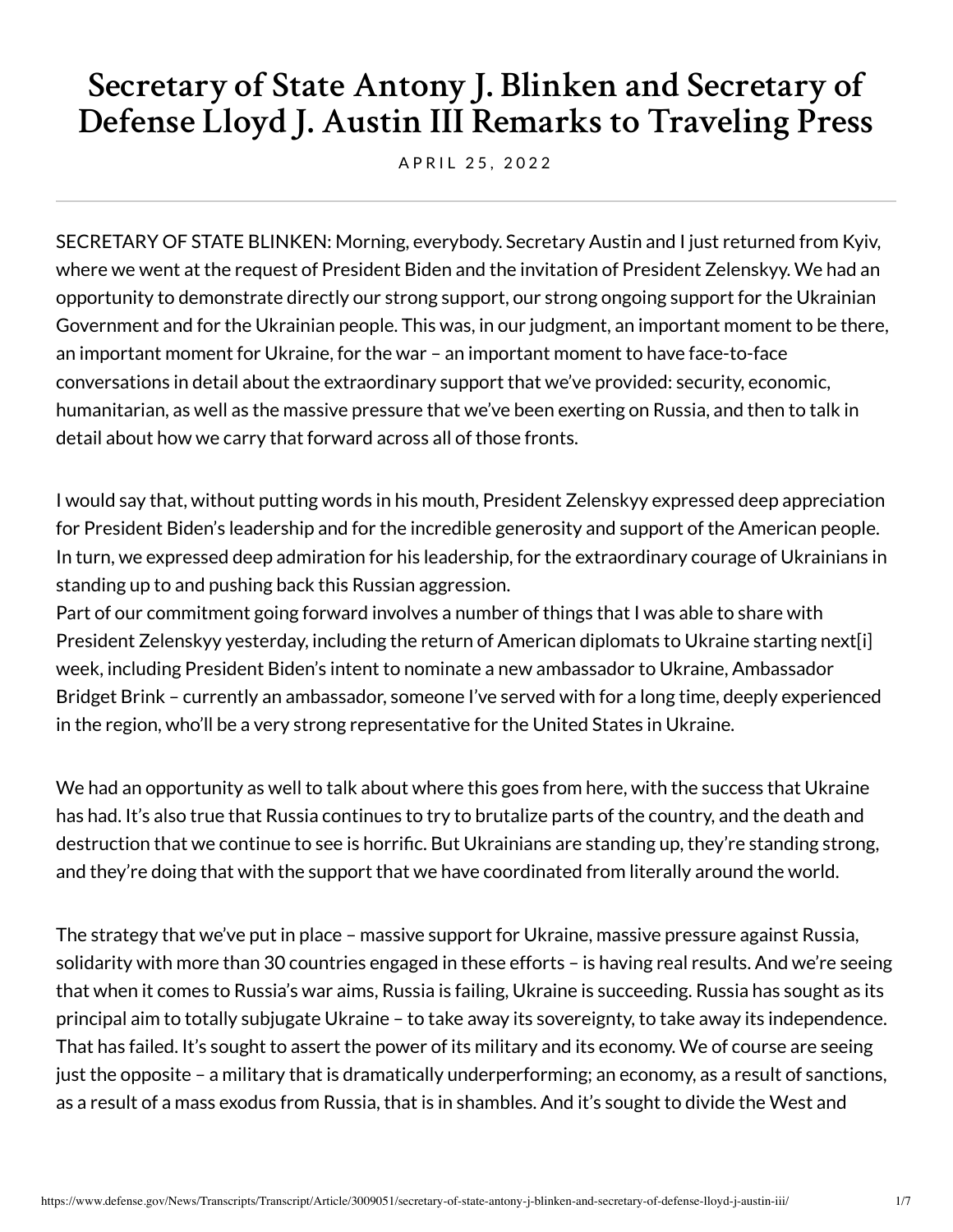NATO; of course, we're seeing exactly the opposite - an Alliance more divided[ii] than I've ever seen it and, indeed, new countries considering applying for membership.

The bottom line is this. We don't know how the rest of this war will unfold, but we do know that a sovereign, independent Ukraine will be around a lot longer than Vladimir Putin is on the scene. And our support for Ukraine going forward will continue. It will continue until we see final success.

## Secretary?

SECRETARY OF DEFENSE AUSTIN: Yeah. Good morning. And first of all, let me echo what Secretary Blinken has said in terms of the characterization of our meeting. I think it was a very productive meeting, very engaging session, and we were very happy to have that opportunity.

So during the meeting, we expressed our deepest condolences to the president for the loss of so many civilians and, of course, the loss of those courageous troops that have done just a magnificent job of pushing back Russian forces. We also expressed our admiration for their professionalism and for their commitment to defend their democracy. Just it's been extraordinary to watch, and I think everyone would agree with me there.

I agree with Secretary Blinken that the president did express his deep appreciation, along with the minister of defense and the chief of defense, their deep appreciation for what the American people have continued to do to ensure that we get them as much assistance as possible, as quickly as possible.

So our focus in the meeting was to talk about those things that would enable us to win the current fight and also build for tomorrow. And again, a very productive discussion. We talked about security force assistance and we talked about training, and we also talked about the key things that we're going to discuss in the session that I'll conduct tomorrow at Ramstein with a number of ministers of defense and chiefs of defense. This session is focused on doing things to generate additional capability and capacity for the Ukrainian forces. And so it's a great opportunity to get a good update from the CHOD and from the minister of defense and from the president on the things that they are focused on, the things that they need. That'll enable us to have a more productive discussion with the CHODs and ministers of defense tomorrow.

# STATE DEPARTMENT SPOKESPERSON NED PRICE: Missy.

Q: Secretary Austin, Secretary Blinken, I'm just wondering if you can tell us what you saw during your visit to Kyiv, on your journey on the way to Kyiv and what you saw in the city. Were you able to speak to any Ukrainians outside the government and what did they tell you, if so?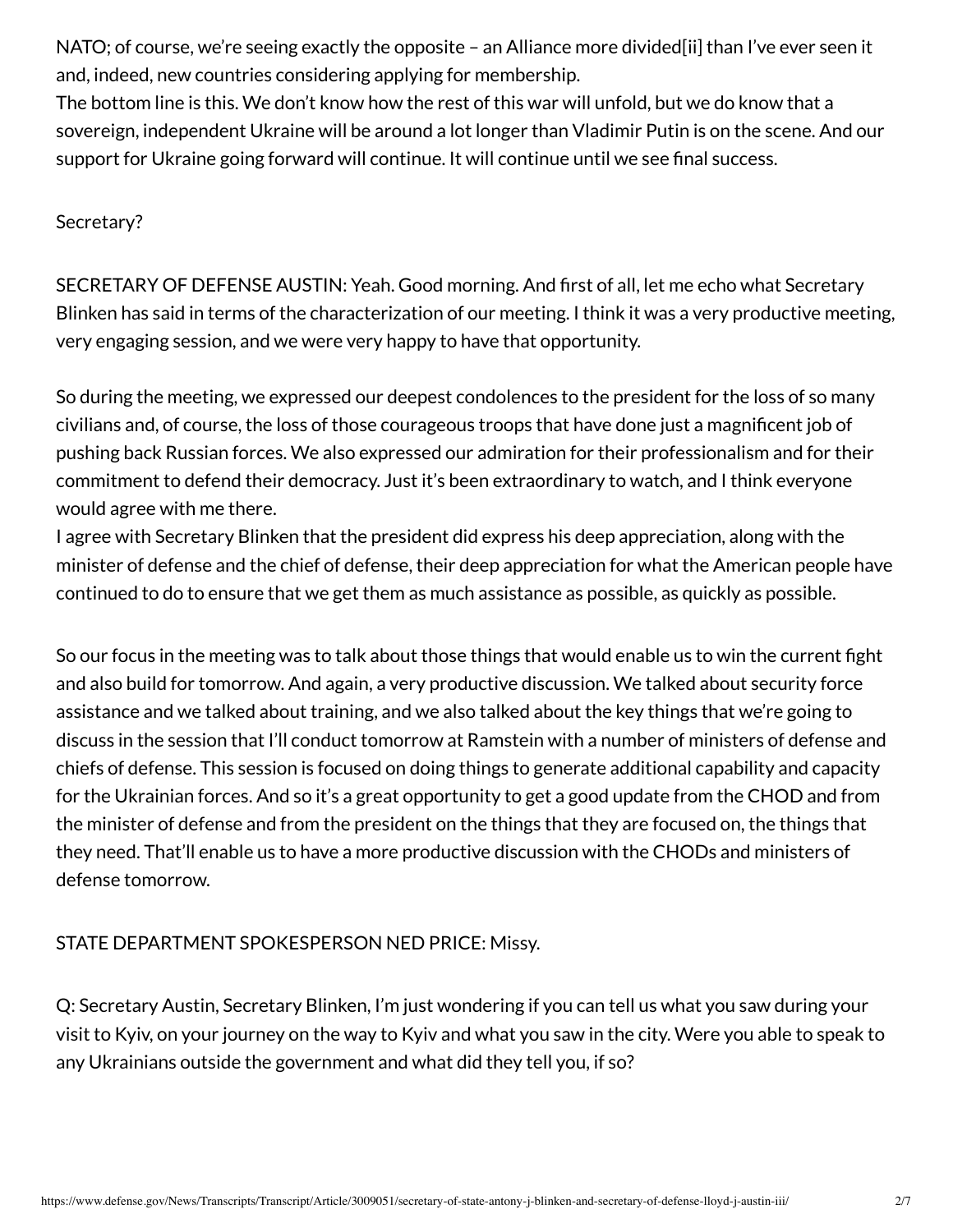And then for either of you, do you see a scenario where international support enables Ukraine to avoid losing this war to Russia, but isn't able to fully expel Russian forces or reclaim its victory, and how would you think about such a scenario? Thanks.

SECRETARY BLINKEN: Happy to start. In terms of what we saw, we took a train into Kyiv from southwestern[iii] Poland, so didn't see a lot except looking out the train windows on our way in. And in Kyiv itself, we went right to the presidential palace. We spent about three hours with President Zelenskyy, with his senior team. That was the entire focus of our visit. We wanted to focus on the work that needed to be done in looking at the game plan that we have, how we're moving forward across all of these different lines of effort. So that was the entire focus. There wasn't much of an opportunity to talk to average Ukrainians. We certainly saw people on the streets in Kyiv, evidence of the fact that the battle for Kyiv was won and there is what looks from the surface, at least, to be normal life in Kyiv. But that's in stark contrast to what's going on in other parts of Ukraine, in the south and the east, where the Russian brutality is doing horrific things to people every single day.

In terms of wars won and lost, again, I come back to the proposition that in terms of Russia's war aims, Russia has already failed and Ukraine has already succeeded because the principal aim that President Putin brought to this, in his own words, was to fully subsume Ukraine back into Russia, to take away its sovereignty and independence, and that has not happened and clearly will not happen. Where the contours of the war goes from here, how much death and destruction continues, obviously that's of deep concern. We want to do everything we can to help the Ukrainians bring this to an end on the possible terms as quickly as possible. Much of the work that we're doing is enabling them to strengthen their hand both on the battlefield right now, but also, eventually, at a negotiation if there is one.

SECRETARY AUSTIN: I agree with Secretary Blinken. We were focused on the conduct of the meeting and engaging the senior leadership, so we didn't get a chance to do any walkabouts or engage civilians or citizens on the street. On the way in, it did look like things were beginning to come back to normal. It was Easter day, so in the – in Kyiv, so certainly a number of people would have been at home and not out on the street.

In terms of our – their ability to win, the first step in winning is believing that you can win. And so they believe that we can win; we believe that they – we can win – they can win if they have the right equipment, the right support. And we're going to do everything we can – continue to do everything we can to ensure that that gets there. So we're engaged with the CHOD, engaged with the minister of defense, and as this fight evolves, their needs will change. And so as those needs change, we'd like to be one step ahead, but we're going to be responsive to what the CHOD and the MOD believe that they need.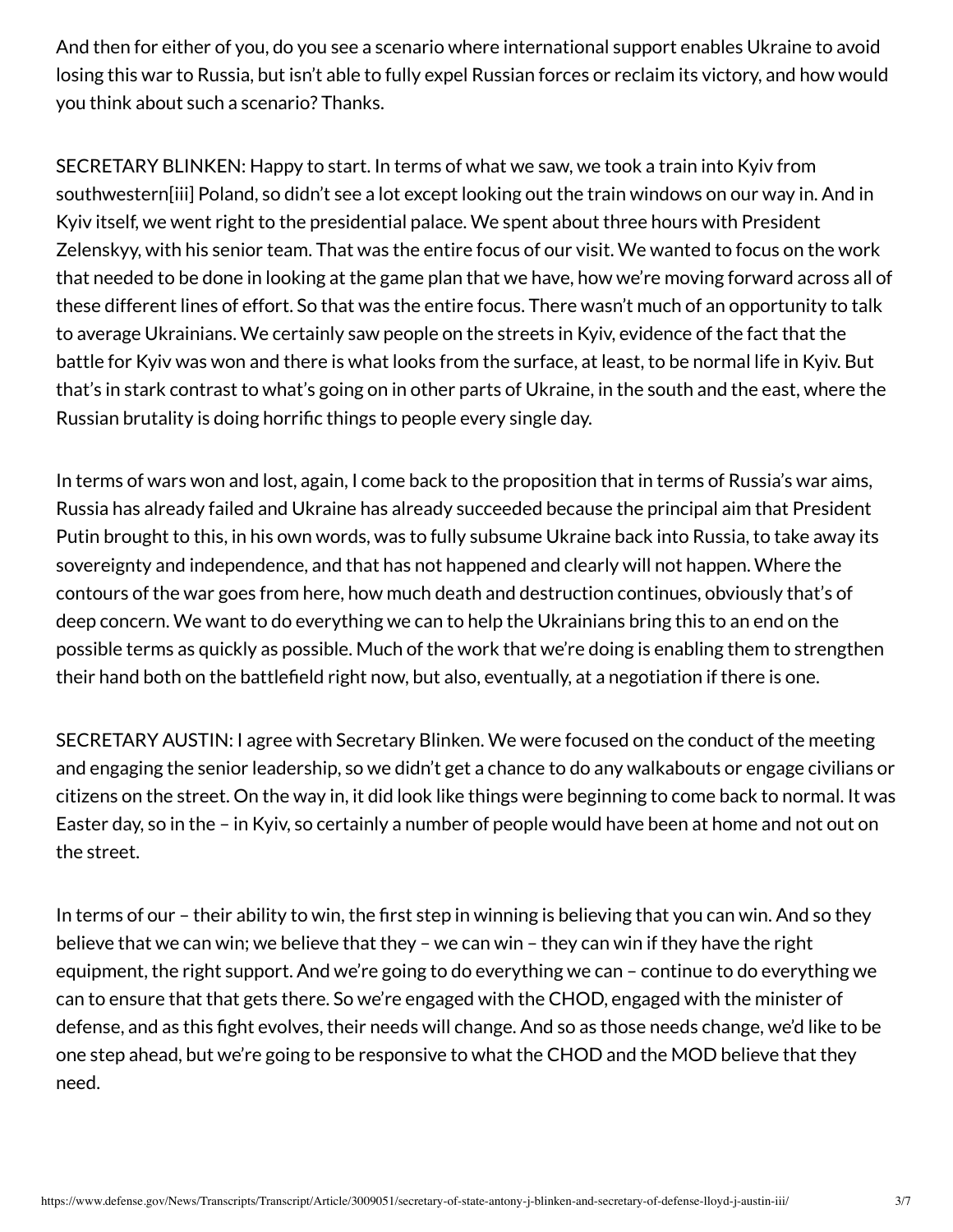Q: Secretary Austin, I have a question about aid deliveries. How are you tracking the Stingers and the Javelins and the – those sensitive weapons? We're seeing more and more imagery of those weapons falling into the hands of Russian-backed forces in Donbas. Do you have a plan to track those weapons?

And in terms of humanitarian aid, Secretary Blinken, there's an article in the Boston Globe today quoting a USAID official saying that the billion dollars in aid passed by Congress has not even been transferred to USAID accounts and that much of the aid that's supposed to be going into Ukraine has not been delivered, calling it a critical strategic failure. How do you plan to fix this problem?

SECRETARY AUSTIN: The first part of the question, Jen – thanks for that question – in terms of our ability to track the weapons that are going in. As you know, we don't have any forces on the ground, so that's – it's difficult for us to do. We did have a very good discussion with both the CHOD and the president and minister of defense on the necessity to make sure that those weapons are tracked and, as best possible, to make sure that they're protected from falling into the hands of adversaries.

Now, when you're in a fight, as you know, if a specific battle is lost, then you have less control over that – over your ability to control items. But they are focused on this issue and they know we are concerned about it, and we'll continue to engage.

SECRETARY BLINKEN: And Jennifer, in terms of the humanitarian assistance, hundreds of millions of dollars of assistance has already gotten in not only to Ukraine, but to surrounding countries that are caring for Ukrainians who have been displaced, who are refugees. Literally every day, as we speak, aid is going in. This is aid. If you were here in a few hours, this won't be here. It's going to be on a plane on its way, or some other means, on its way to Ukraine, and then it is dispersed throughout the country. We've had detailed conversations with our Ukrainian partners about making sure that once the assistance gets into Ukraine, it then is dispersed, as the Secretary of Defense was saying about the weaponry, in an effective way. And if there are bottlenecks there or challenges there, we're working through them.

But what I'm seeing, at least, is that aid is getting here and other distribution points, it's getting out the door incredibly quickly. Again, this place is going to look different five or six hours from now than it does right now.

MR. PRICE: Will.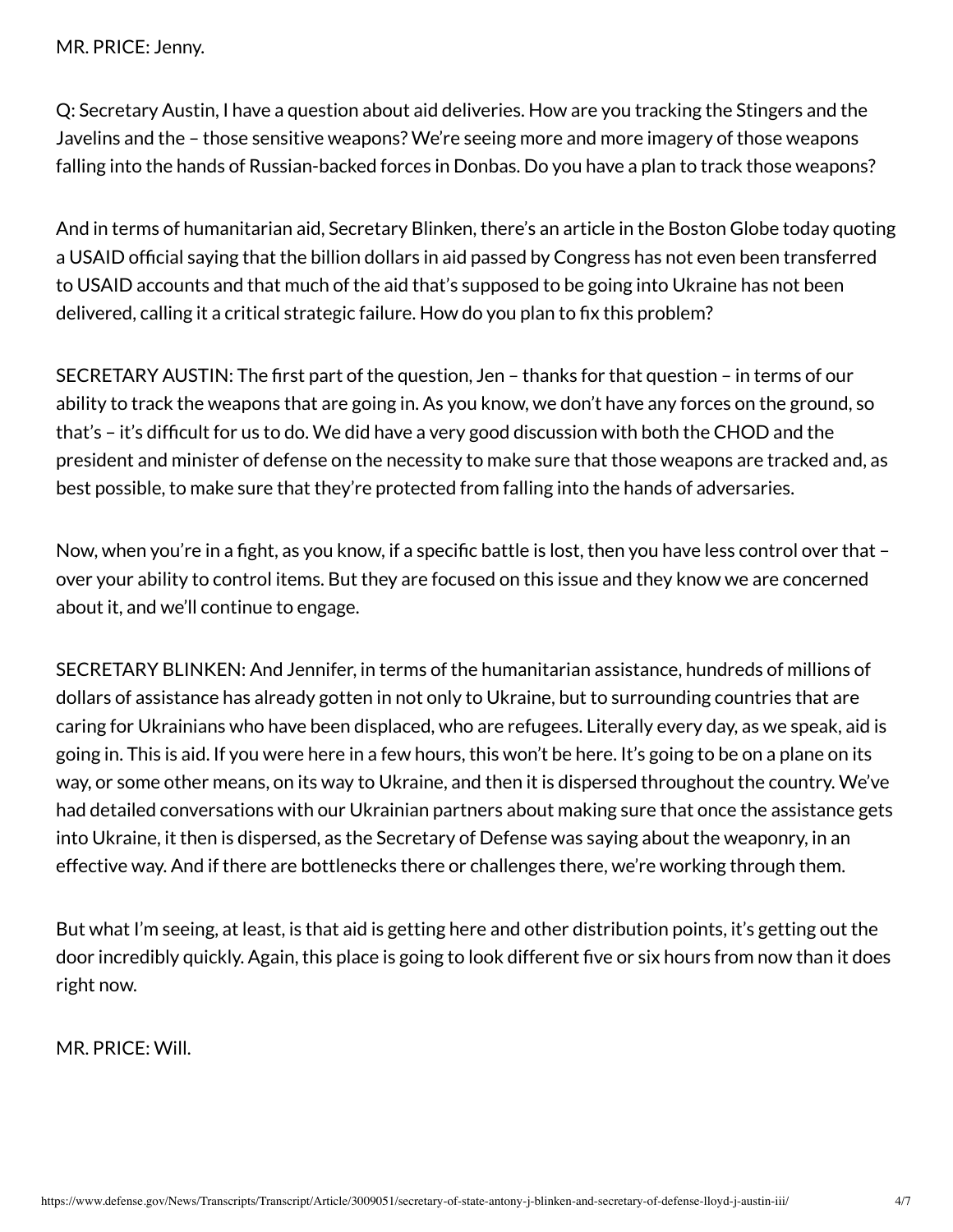Q: Thanks so much. Secretary Austin, you mentioned keeping abreast of what the Ukrainians need. We've seen sort of some 155 millimeter Howitzers and other things be processed through here. What did President Zelenskyy say he needs next?

And for Secretary Blinken, I understand you may have spoken with the UN secretary-general about his upcoming visit. What is the strategy for engaging – for his engagement or for (inaudible) engagement with Moscow and Kyiv to see if (inaudible)?

SECRETARY AUSTIN: As you've heard us talk or say in the past, recent past, the nature of the fight has evolved because the terrain that they're now focused on is a different type of terrain. So they need longrange fires. You've heard them express a need for tanks. And we are doing everything that we can to get them the types of support, the types of artillery and munitions that will be effective in this stage of the fight. And so we'll get a chance to – we've done a lot, as you know. You've seen what we've done here in the recent past with the 800 – the recent \$800 million authorization provided by the President allows us to provide five battalions of 1-5-5 Howitzers, hundreds of thousands of rounds of artillery. And so we're also engaging our colleagues in other countries for the same type of capability, and we see indications early on that they're going to – they're going to be – many countries are going to come forward and provide additional munitions and Howitzers.

So we're going to push as hard as we can as quickly as we can to get them what they need. This will be a great topic of conversation for our meeting tomorrow as we go down to Ramstein.

SECRETARY BLINKEN: And in terms of the secretary-general, I spoke to the UN secretary-general on Friday and he is heading to Moscow early this week, and our expectation is that he's going to carry a very strong and clear message to Vladimir Putin, which is the need to end this war now – the need for a ceasefire; the need for humanitarian corridors, for aid to get in, for people to be able to get out; the need for Russia to stop its brutalization of Ukraine. It's a clear, direct message that he should be carrying on behalf of virtually the entire international community.

### MR. PRICE: John.

Q: Hi. Are you defining America's goals for success any differently in Ukraine now than you were at the beginning of this war? And if so, what are those goals today?

SECRETARY AUSTIN: You want? I'll just start and I'll let the Secretary of State to give his thoughts. But I think – and he's already kind of indicated the first piece of this. We want to see Ukraine remain a sovereign country, a democratic country able to protect its sovereign territory. We want to see Russia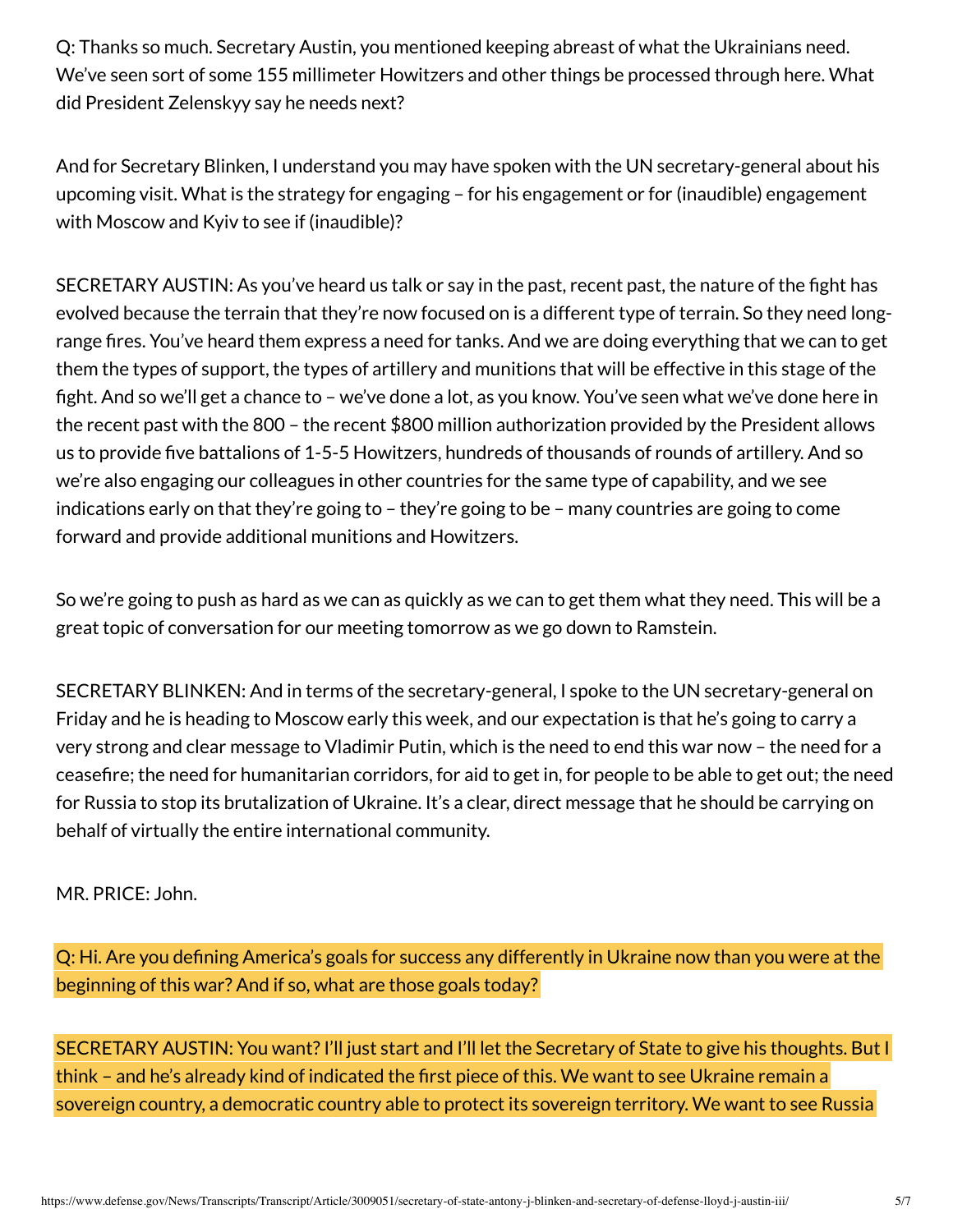#### weakened to the degree that it can't do the kinds of things that it has done in invading Ukraine.

So it has already lost a lot of military capability, and a lot of its troops, quite frankly. And we want to see them not have the capability to very quickly reproduce that capability. We want to see the international community more united, especially NATO, and we're seeing that, and that's based upon the hard work of, number one, President Biden, but also our Allies and partners who have willingly leaned into this with us as we've imposed sanctions and as we've moved very rapidly to demonstrate that we're going to defend every inch of NATO.

SECRETARY BLINKEN: Yeah, and really nothing to add. I think the Secretary said it very well. Thanks.

MR. PRICE: We'll take a final question. Matt.

Q: Thanks. Mr. Secretary, were you able to offer President Zelenskyy any idea about timing for reopening the embassy in Kyiv, not simply the return of diplomats to Lviv?

And then for both of you: President Zelenskyy, when he kind of leaked the – that you guys were going there on Saturday, said, "Please don't come with empty hands." You obviously didn't go with empty hands, but did you get the sense that he is satisfied with what it was that you did bring?

SECRETARY BLINKEN: Matt, in terms of the embassy, we will have American diplomats back in Ukraine starting next[iv] week. They'll then start the process of looking at how we actually reopen the embassy itself in Kyiv. I think that will take place over a couple of weeks would be my expectation. We're doing it deliberately, we're doing it carefully, we're doing it with the security of our personnel foremost in mind, but we're doing it.

And with regard to President Zelenskyy, again, without wanting to characterize him too much, I can just repeat what I said earlier. He expressed to both of us deep and repeated appreciation both for President Biden's leadership but also for the generosity of the American people. I think he said, Lloyd, that the United States has been Ukraine's strongest supporter, something that they won't forget. And look, we never – we never come empty handed because this is – as the Secretary of Defense said, this has been an ongoing process where we have been, from before day one – because remember, the initial drawdowns that President Biden ordered go back to last Labor Day, months before the aggression.

We wanted to make sure that if Russia pursued the aggression, that Ukrainians had in hand the tools they needed to stop it, to push it back, and that's exactly what happened thanks to their courage, to their commitment, but also thanks to the equipment that they had in hand from before the war started they